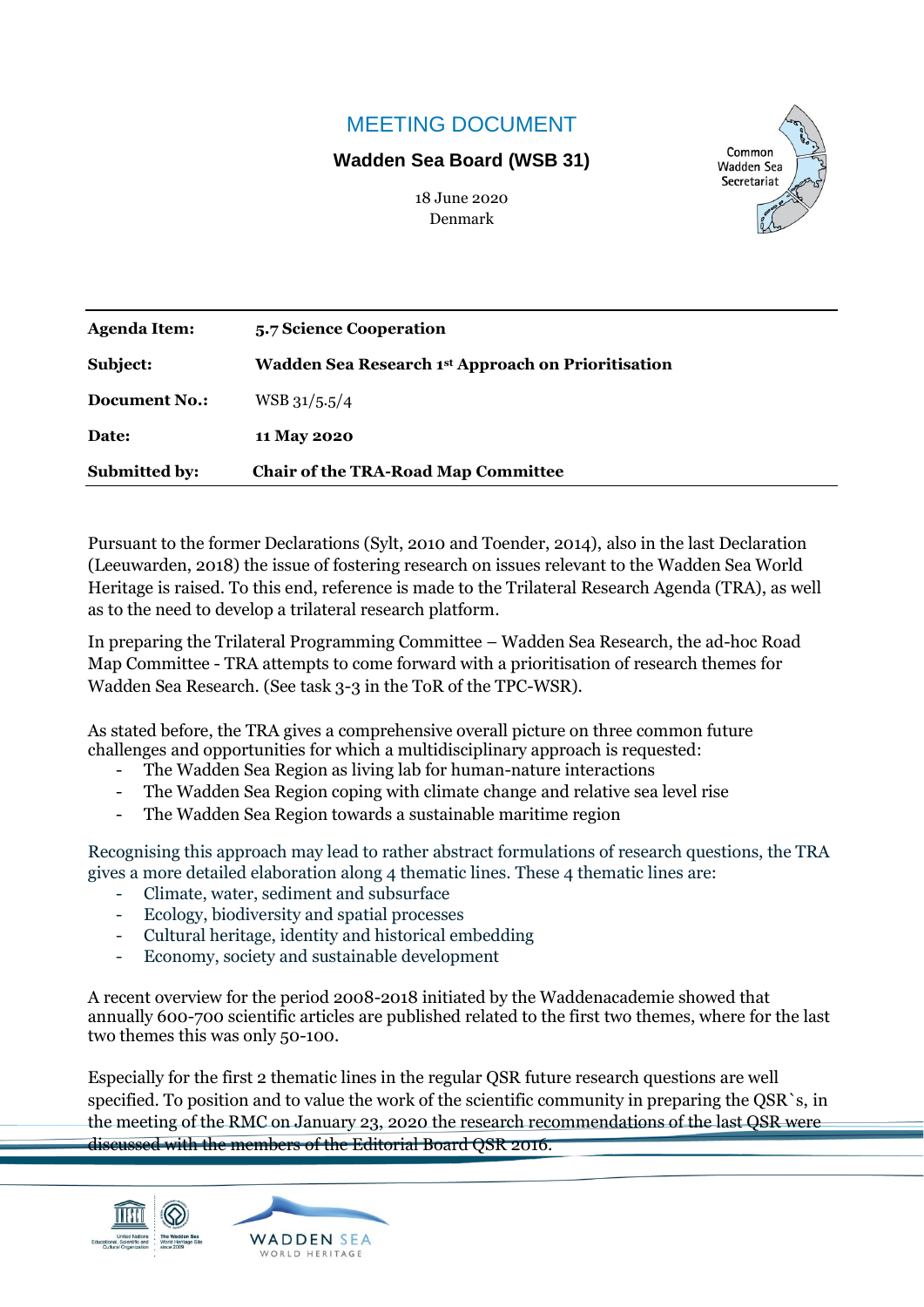The many research recommendations of the QSR were assessed against a set of criteria set by the RMC. The criteria used ranged from the relevance of the research demands towards OUV importance, the trilateral added value, policy relevance, the urgency/threat aspect, to the existing level of research on the specific topic and how it fits with the priorities and challenges of the TRA. This has resulted in a condensed list of recommendations.

In addition, for some identified research lines considered most suitable for the start of a joint research programme, a short description is given in the appendices to substantiate the research recommendation.

At the end, some general conclusions are given, which again reflect the essence of incorporating the broader perspective of the TRA in the overall picture for Wadden Sea research. See this document WSB 31/5.5/4

**Proposal:** The WSB is requested to note this 1<sup>st</sup> approach on Wadden Sea research prioritisation and to comment as appropriate as guideline for the envisaged work by the Trilateral Programming Committee Wadden Sea Research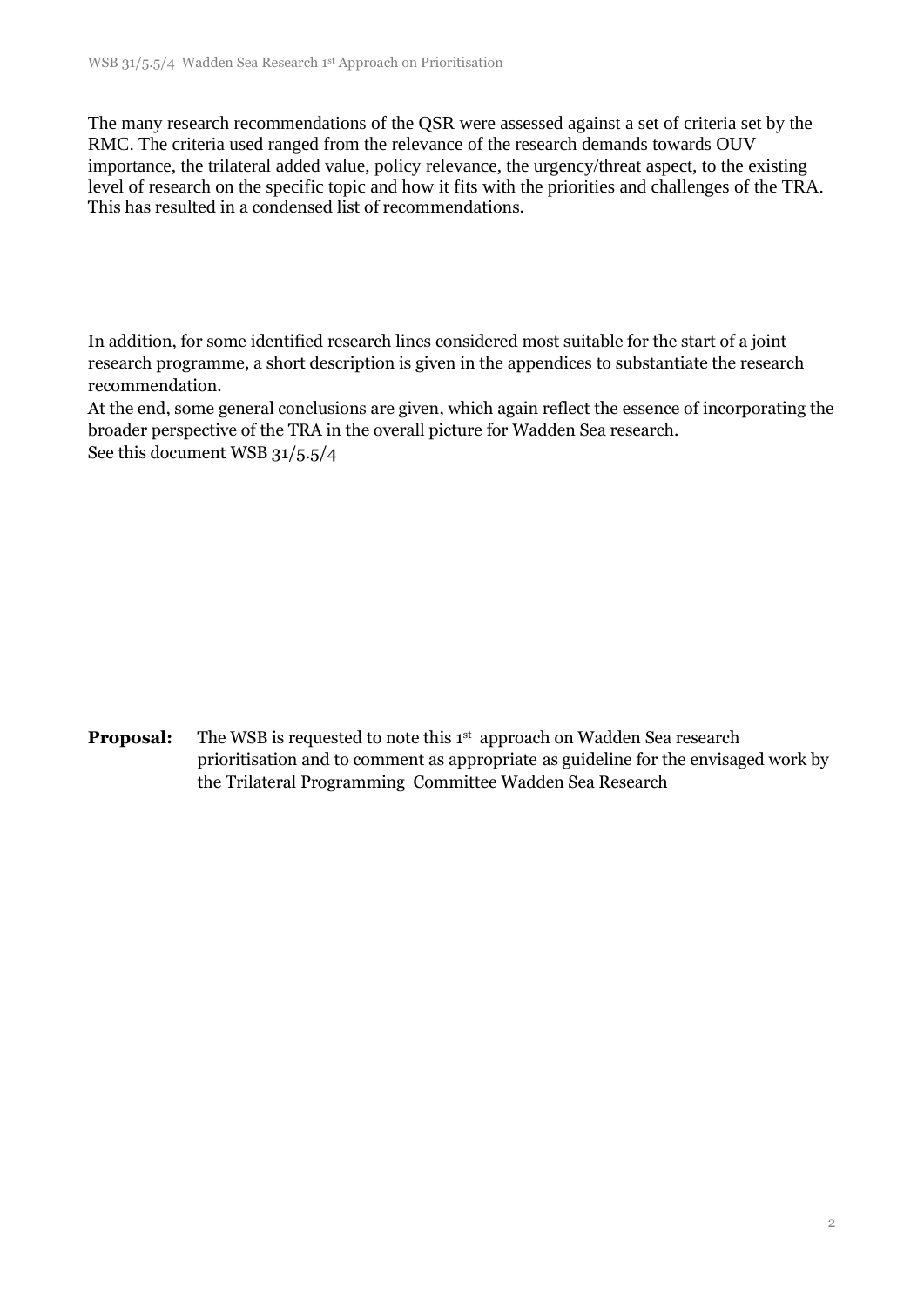## **Wadden Sea Research 1 st Prioritisation Approach derived from QSR 2016**

It was signalled at the start of the discussion between the RMC and the members of the Editorial Board QSR 2016, that the chapter on chemical substances is still missing in the QSR. It was also noted that research questions on cultural aspects (like identity, history, heritage), demography (population decline, aging, migration and gentrification) and economic aspects (agriculture developments related to salination, value of ecosystem services, harbours, tourism;) are not properly addressed in the QSR.

Finally, there was also the general reservation made that throughout the QSR it was not consistent whether there was an explicit distinction made in the recommendations between research, monitoring and management.

Taking into account these reservations the following general recommendations were listed. All are supplied by a minimum of two numbers referring to chapter and most central bullet number from the original Trilateral Research Agenda Report, which was acknowledged and linked to in the Leeuwarden Declaration:

**1 st recommendation**: There is a lot of monitoring (TMAP a.o.) going on in all three countries, but management and research are in need of the availability of trilateral harmonised data over all disciplines. A research project to obtain a harmonised methodology for data availability is advisable, following upon and supporting the existing work on TMAP. (4.2/1)

**2 nd recommendation**: Ecosystem-functioning (system-understanding, understanding the connections and pressures). It was remarked that some species interactions, f.i. blue mussels – oysters, are already quite well investigated, and there are also rather well running programmes on seagrass. It was recommended that for now less efforts are needed on further ecosystem descriptions. (3.2/4)

*It was stated that an evaluation might be needed, as we are changing now from ecosystem description to understanding ecosystem functioning, with the aim whether predicting the functioning of the systems is possible*.

**3 rd recommendation**: Research on Blue-Carbon-Storage Function (salt marshes, seagrass, blue mussel beds,..), which allows for predictions on changing environmental conditions with impact on carbon storage. It should focus especially at edge-conditions (sea-land; subtidal-tidal), the ones most sensitive to Sea Level Rise. (3.2/3)

**4 th recommendation**: Review on sediment handling (dredging/dumping) and the impact on the ecosystem, including new technologies (f.i. use of dredged material) and furthering trilateral approaches. (3.1 and 3.2 in general)

*This should be approached in an interdisciplinary way, including socio-economic aspects including f.i. the issue of the sustainability of the ferry connections from the mainland to the islands and harbours.*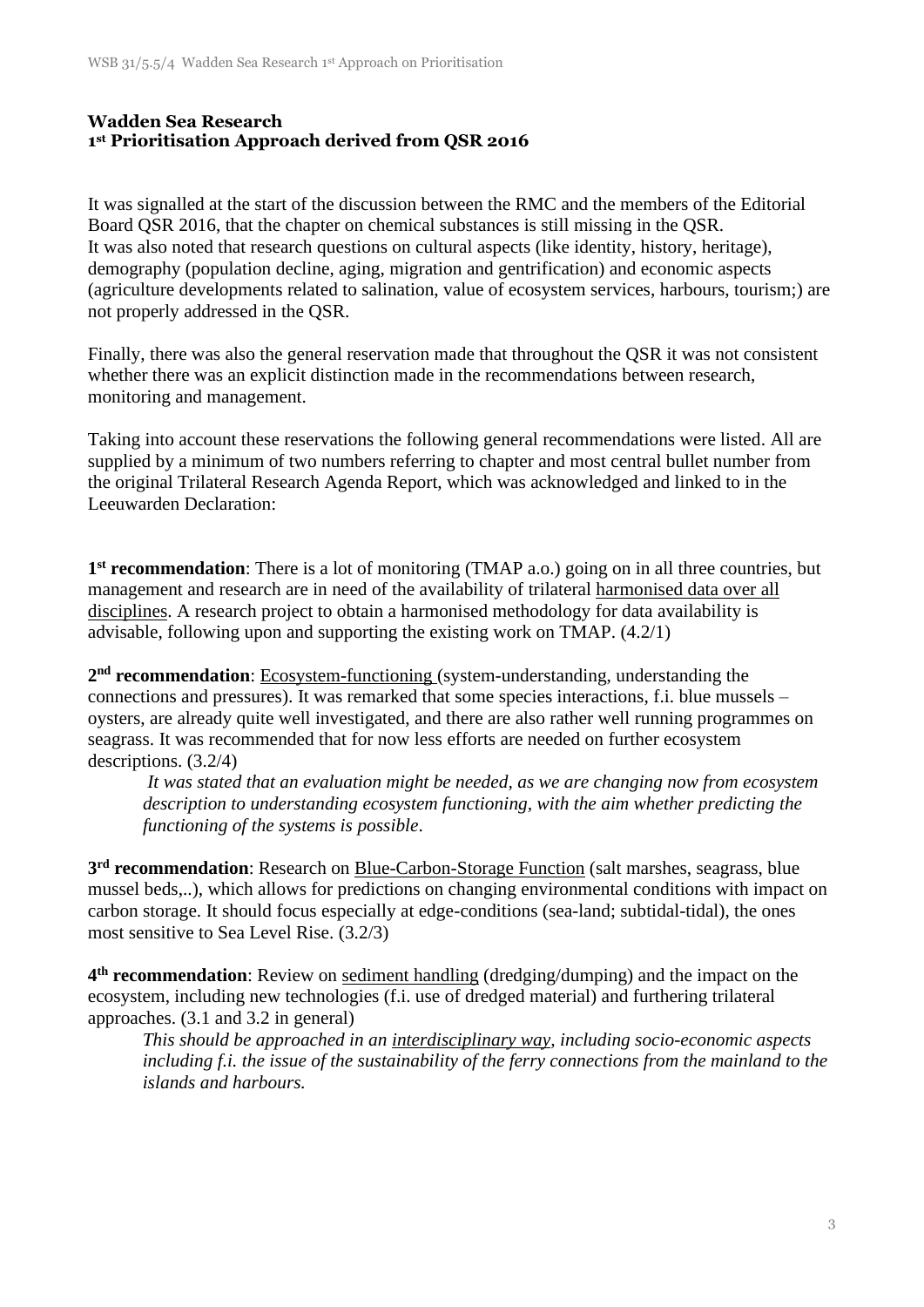5<sup>th</sup> **recommendation**: Domain of geomorphology, research the question of the <u>sediment-turnover.</u> Focus as 1<sup>st</sup> prioritisation on the ebb-tidal deltas in relation to the protection of the islands also in relation to climate change. (3.1/4)

*A workshop in April was envisaged to formulate a combined trilateral application to submit for funding. If possible, this research could be enlarged with the macrozoobenthos research.*

**6 th recommendation**: Fish, there is a knowledge-deficit regarding the non-commercial species, in general there is a bias to commercial fish only. Research is recommended on functional relationships; species-habitat connectivity, as well as the role of fish in the system and the changes due to climate change. (3.2/2)

*See Appendix for more detailed information on this research line.*

7<sup>th</sup> **recommendation**: The <u>impact of alien species on the food web and communities</u>, directed on its functional aspects. Not investigating specific species, but what might be potential function-changes (f.i. increasing number of filter feeding species, incorporating vegetation on dunes)? (3.2/1)

*It was concluded to start with a synthesis report with a clear eye on feasible management options. The EG-AS is checking if this is an interesting and appropriate subject for research.*

**8 th recommendation**: For beaches and dunes a knowledge deficit is reported with regard to the integrative approach needed to relate to sediment dynamics, tourism development, coastal protection, sea level rise etc. (3.1/4 and 3.2/3)

*See Appendix for more detailed information on this research line*.

9<sup>th</sup> **recommendation**: <u>Birds</u>. Research on the causes of decline of **breeding birds**, with a focus on the predator issue as main pressure factor (With respect to the migratory birds: via the WSFI and the IKI proposal (in development) to enlarge the connectivity to other habitats along the flyway in an international perspective).(3.2/4)

*See Appendix for more detailed information on this research line also including the societal aspect*.

**10th recommendation**: Tourism. Changes in tourism patterns and their impact, and what are the limitations for sustainable tourism. (3.4/2)

*See Appendix for more detailed information on this research line.* 

**11th recommendation**: Effects of energy transition on conservation measures and in relation to the acceptance of the inhabitants. (3.4/3)

This issue is important for management.

*As there are many diverse aspects to be tackled, transmission-lines, social issues, landscape, technical measures to reduce impact of windmills on birds etc. a suggestion is to start with a think-tank*.

12<sup>th</sup> **recommendation**: The issue of research in the effectiveness of measures, of evidence-based conservation measures was raised several times. The issue is also closely linked to monitoring and it was concluded that the contribution of research to this topic should be sorted out.  $(3.4/1)$ 

*It was concluded to start with a desk study with an inventory of ongoing projects and practices to get a first idea where and how such projects have contributed to and/or influenced management options. This topic is also interesting for other World Heritage sites.* 

The above recommendations are for specific research questions and fit within the four thematic lines. However, there is also a need to understand the complex interactions and cumulative effects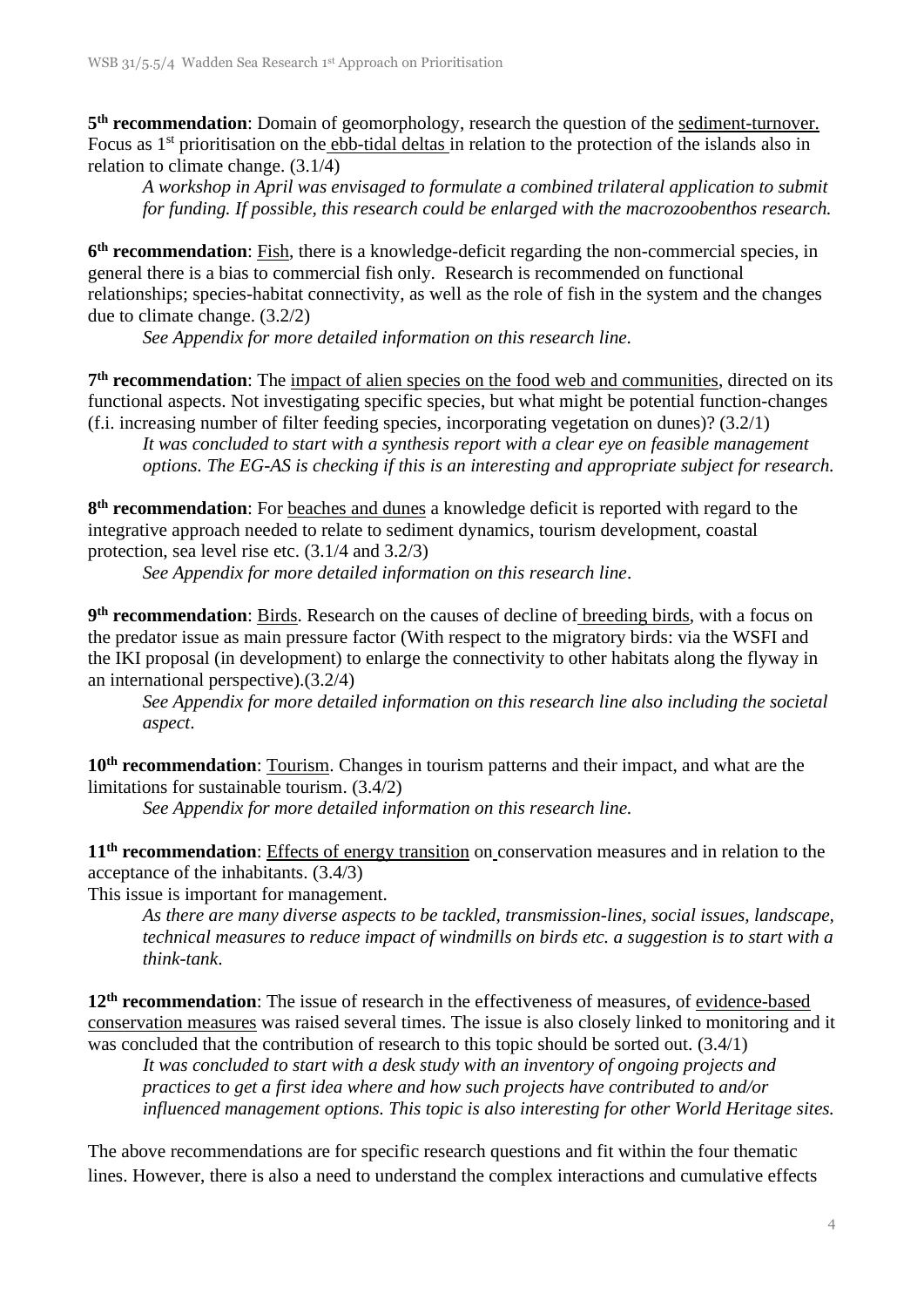occurring in the Wadden Sea Sea Region with regard to climate change, the ecosystem in the Wadden Sea and cultural and economic developments in the Wadden Sea Region. To address this type of issues the joint scientific community of the three Wadden Sea countries identified in the TRA three major, broadly inter-disciplinary, challenges for the future with the aim to maintain natural and cultural values and to find a sustainable course for natural, societal and economic development. All of them are complex by nature and call for multi-, inter- and transdisciplinary approaches. natural and socio-economic variables. This requires comprehensive trilateral interdisciplinary, multi-facetted research combined with committed interactions between scientists, policy makers, regional managers, educators and the civil society. Such broad approach will be required to inform future measures for safeguarding the Outstanding Universal Value of the World Heritage Site while promoting the sustainable use of the Wadden Sea Region and the wellbeing of its inhabitants.

See the TRA itself for more details on the three challenges.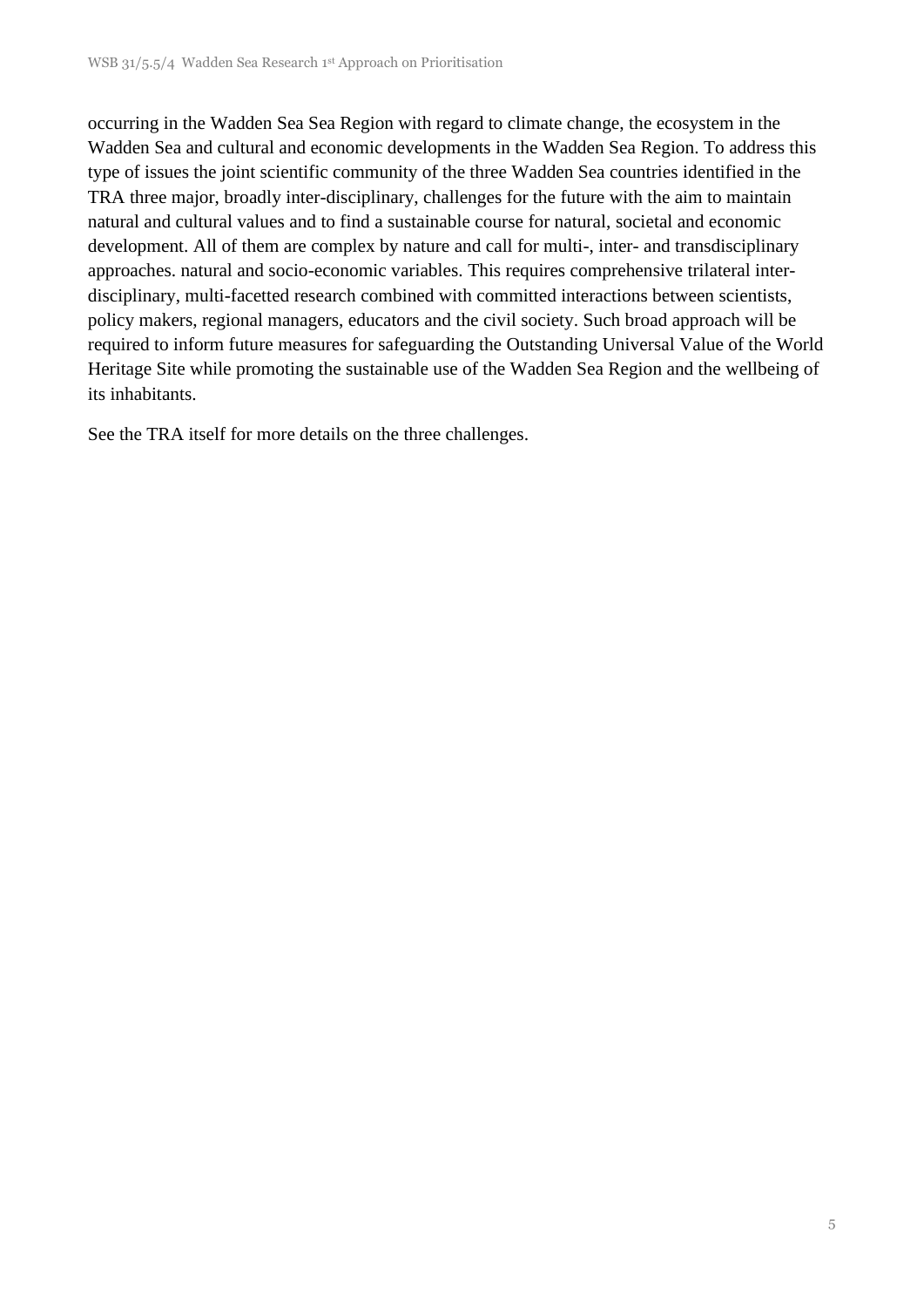## **Additional remarks**.

As a general conclusion it was pointed out that the focus should not only be at new research, but also synthesis reports are very helpful. However, also for the production of synthesis reports, funding is needed.

The issue of diseases was discussed, coming up predominantly from the marine mammals chapter, but it is also of importance for other taxonomic groups such as molluscs. It was concluded there is a link to several pressures, like climate change, pollution. Although there is a knowledge gap, but when looking into mass-mortality aspect this goes beyond the Wadden Sea scale. In addition, given the difficulty for treatment, relevance to management is an issue and relevance to monitoring.

As a first step, it was concluded that this is not an item to the  $1<sup>st</sup>$  prioritisation category.

Regarding the issue of harbours and shipping, it was concluded to wait for the outcome of the round table, which will be set-up by the Wadden Sea Forum in 2020

The social, cultural, demographic and economic aspects are not covered by the QSR, however, are taken up by the TRA. It was suggested that a workshop could be appropriate to come forward with a prioritisation. The TRA Thematic lines 3 and 4 above and the three challenges formulated in the TRA can be used as starting point for this because of the need to understand the complex interactions and cumulative effects occurring in the Wadden Sea Region with regard to climate changes, the ecosystem in the Wadden Sea and cultural and economic developments in the whole Wadden Sea Region.

It was also concluded that it should be checked what kind of research is already done on these topics/research lines. Some inventories on current research projects are already produced by the RMC.

The recommendation was made to depict these topics according to the science-policy matrix developed in former times, to get an indication how important the topics are in respect to the policy level and the level of knowledge already available.

Finally, it was noted at the combined meeting of the RMC with the scientists of the EB QSR 2016, that the scientists launched an appeal to be more pro-active and they should come up with new emerging issues which are not (yet) covered by management. To foster this position, a scienceplatform to stimulate exchanges was embraced and should be promoted, with a specific call upon the new generation of scientists. This TRA-approach can give it a boost, but at the same time a more structural approach is needed which could become a part of the Partnership Hub. It was acknowledged that this fits well in the agreement as laid down in the trilateral Leeuwarden Declaration 2018.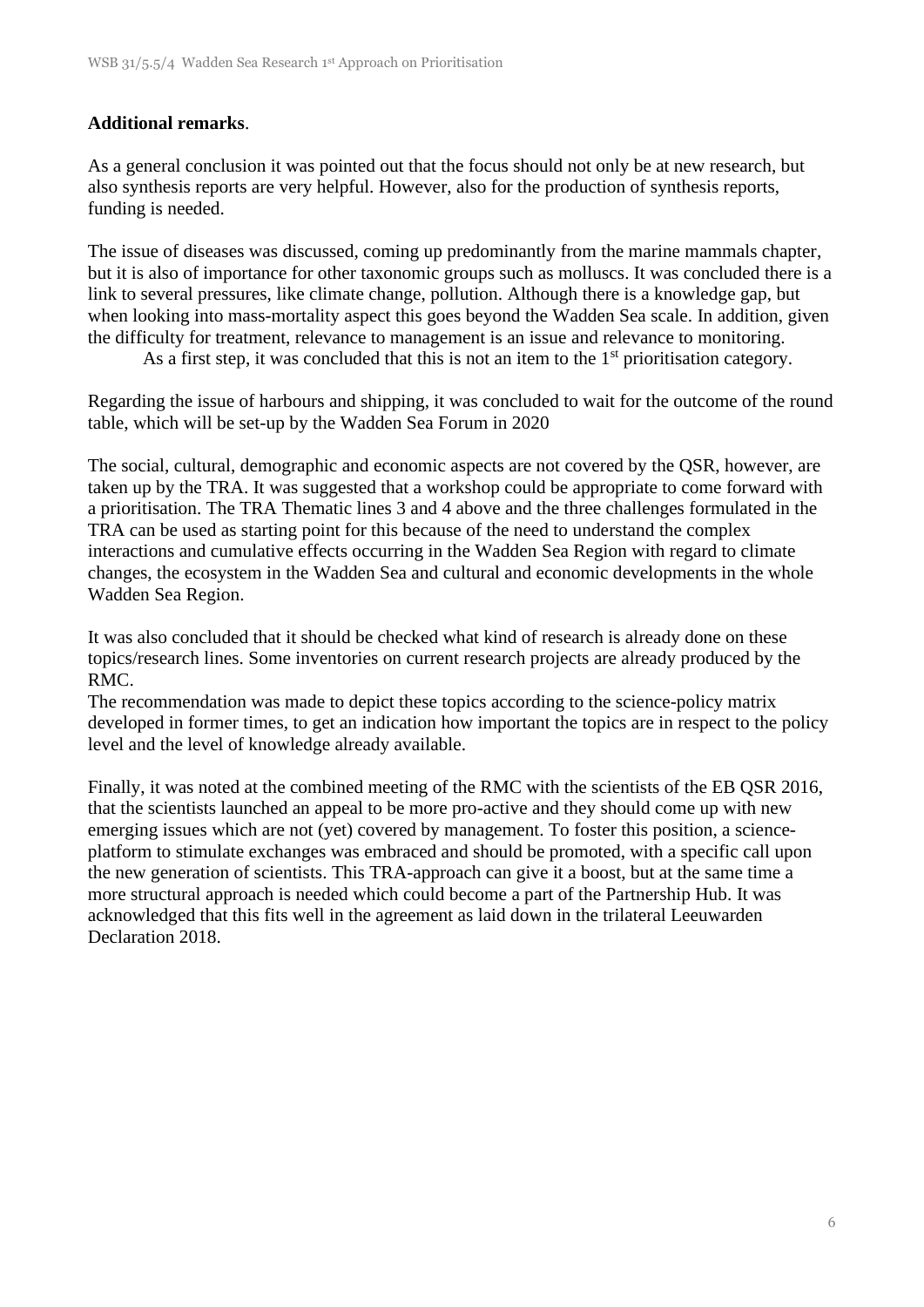#### **Appendix.**

#### **Background on several research lines.**

#### **Fish. (by Niels Jepsen)**

Worldwide, estuarine and coastal fish populations are declining. Thus, coastal fish in the North Sea have been in decline since the mid-1900s, with some species biomass decreasing as much as 80% over the last 10-15 years. The very productive, shallow Wadden Sea now holds only a small fraction of the fish it used to, with severe consequences for commercial, recreational and cultural activity as well as species diversity and ecological function. Notably this decline has happened despite a major decrease in fishing efforts and a slight increase in water quality. Several hypotheses have been suggested, including climate change, overfishing, eutrophication, overabundance of predators, but so far studies have not been able to elucidate the causal factors fully. We recommend a multifaceted approach to understand the ecological processes influencing the growth and abundance of fish in the Wadden Sea. We do have data series on the commercial species, but we need more studies on the non-commercial species.

In the Danish part of the WS, fishing has been terminated since 1997, so here the impact of commercial fishing can be tested by comparing with data from the German and Dutch parts. We need data on interaction between prey abundance, predation, abiotic, and land-influence in survival of post-settlement flatfish and other stationary fish species. The only endemic fish species in the Wadden Sea, the houting, is at a very critical level of abundance and only one viable population remains in River Vidå. More studies are needed to safeguard the last part of the once widespread species from risk of extinction. The houting rely on free migration through the Wadden Sea as do salmon, sea-trout, eel, lamprey and shad. The man-made obstacles and human habitat modifications may play a role in the decline in migrating fish species and studies of the migration of these species should be promoted.

A new line of research focus on the so-called Oceanic Heat Waves, the presence and effect of which should be studied as they may explain much of the decline in coastal fish stocks.

#### **Beaches and Dunes. (by Christian Buschbaum and Kai Jensen) Potential research on beaches and dunes.**

In comparison to tidal flat and salt marsh research in the Wadden Sea ecosystem, the number of studies dealing with beaches and dunes was and is quite low despite the important ecological and cultural role of these habitats. Furthermore, the monitoring activities are also limited and mainly focus on dunes, whereas beaches are only monitored for their sediment budget. Sedimentary shallow coasts with adjacent dune complexes belong to the same geomorphological system, the littoral active zone, which consists of the nearshore areas, surf zones, beaches, dunes, and dune slacks. This system is a highly dynamic transitional zone with multiple fluxes from sea to land and vice versa. Whereas beaches, surf zones and nearshore areas are mainly inhabited by marine organisms (apart from some important visitors such as birds and seals), dune systems provide habitat for terrestrial plants and animals, many showing specific adaptations to severe environmental conditions. Besides their ecological functions, beaches and dunes are also of high importance for coastal defense, recreation and drinking-water extraction. In terms of expected accelerated sea level rise, beaches and dunes and their dynamics will be particularly affected and under certain conditions dunes may become the beaches of tomorrow. Therefore, foreshore areas, wet and dry beaches and dunes form a natural, integrated unit and should be studied and managed as such. The interlinkage between ecological function, food web, habitat for marine and terrestrial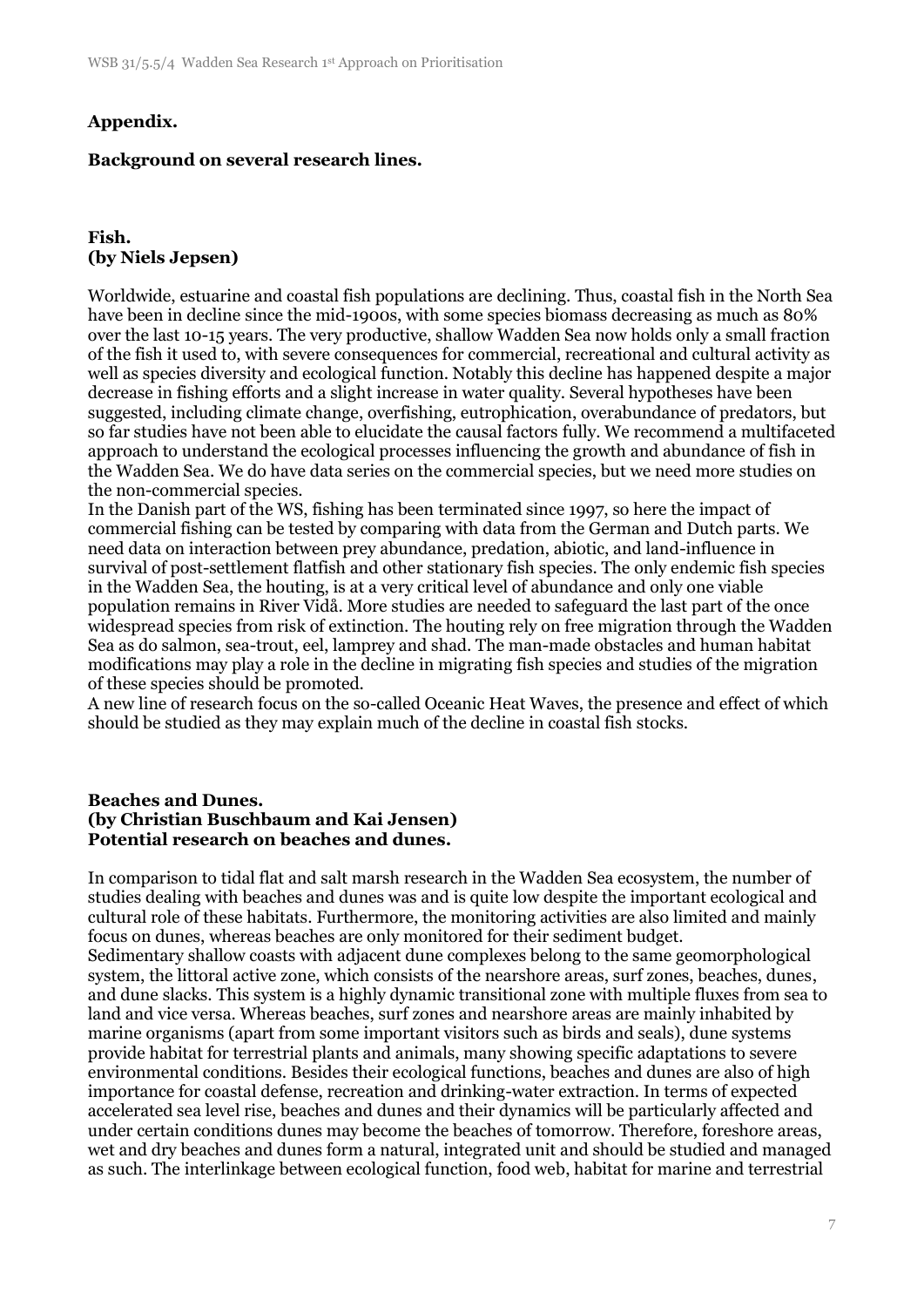species and human needs (including its traditional use and cultural value) makes this entity to a key focus for overarching and interdisciplinary research approaches. Following topics of research on beaches and dunes in the Wadden Sea region are suggested:

A) Potential research with focus on ecological and recreational aspects:

1. Are sand beach biota uniform throughout the Wadden Sea? How does biodiversity vary from exposed to sheltered, from brackish to marine, from fine to coarse grained, from nourished to unnourished, from touristic to protected beaches? And which drivers are most responsible for the specific species composition?

Previous investigations indicate that beaches are poor in macrobenthic diversity but epipsammic microflora and interstitial fauna tend to be highly diverse. Is this diversity pattern true for the entire Wadden Sea region?

2. Beaches are important resting and breeding sites for coastal birds. How could bird and human needs of beaches find compromises?

3. Beaches provide a filter function for coastal waters. How important is this process in comparison to filter processes occurring in other habitats (such as tidal flats and salt marshes)?

4. How are beaches and dunes interlinked in terms of material fluxes, sand transport and use of organisms? How will these processes be affected by sea level rise?

5. How is climate warming with more dry, hot summers and more wet, mild winters alter dune biodiversity and how will single key species be affected (e.g. the natterjack toad *Bufo calamita*)? How would the competitive outcome between native and non-native species be affected? What are the indirect effects by, for example, increasing groundwater extractions and saltwater intrusions?

6. Sandy beaches are well-known attractions for coastal tourism, but the adjoining coastal dunes play a comparative minor role, because humans are mainly excluded from the area. What are the reasons, and could dunes become more attractive when humans are not excluded from dune areas and are better informed about their ecological values and uniqueness? Could moderate coastal tourism within dunes even contribute to increase dynamics and biodiversity in dunes?

7. Waves predominantly deposit sediments on the beach during summer while they are more erosive during winter. How does this interaction change in terms of an accelerated sea level rise?

B) Potential research with focus on beach and dune dynamics and management measures:

1. Beaches and dunes represent a barrier against the sea, especially in times of accelerating sea level rise. To remain or enhance their protective function, sand nourishment is a widely accepted measure, but it is not clear whether the current strategy is the most effective in terms of costs and continuity. Currently, most sand nourishment occurs directly on the beaches, but is this the best site? Should sand additions be applied in the foreshore area, at the beach slope or better to the backshore (dunes) or at all locations and what are the ecological consequences? What would be ecological and economic consequences of different sand nourishment scenarios (varying in location and quantitiy)?

2. How do human activities (such as stabilization measures) change natural dune landscapes and should dune mobility (e.g. by removal of vegetation) be initiated to enable dune adaptation to a rising sea?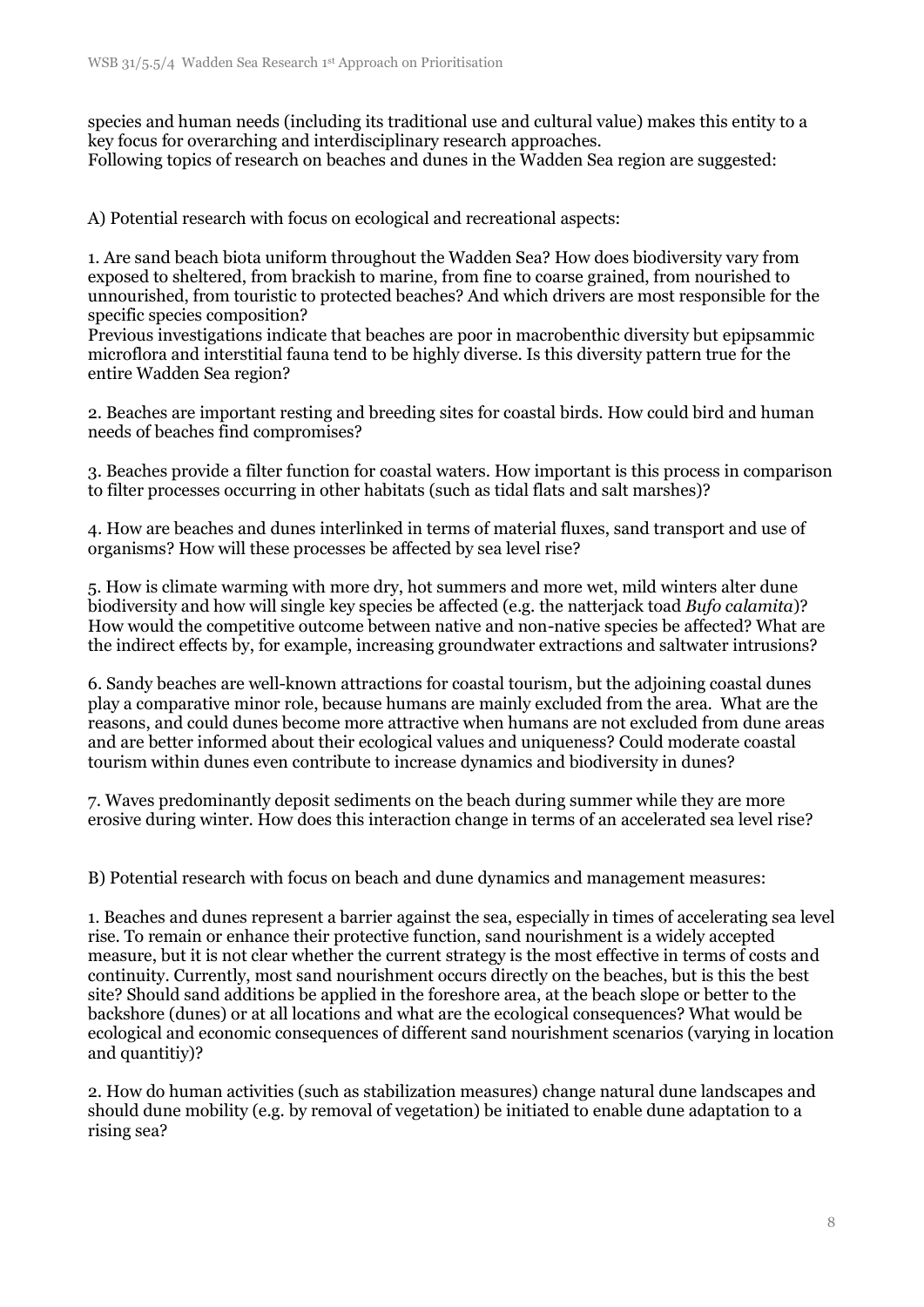3. What are effects of atmospheric nutrient deposition, the invasion of non-native plants, livestock grazing as well as coastal tourism on dune dynamics?

4. Dune slacks are known as a hotspot of plant species diversity. How are these habitats affected by interactions of warming, sea level rise and groundwater extractions?

4. Dune islands were originally free from mammalian predators and, thus, rich in ground-breeding coastal bird colonies. This situation has changed completely, but there is no assessment of mammal species composition and abundances on Wadden Sea dune islands available. Could feral island mammals be managed or even removed?

#### **Birds (by Peter Südbeck)**

Birds play a prominent role in the ecological functioning of the Wadden Sea, they are of utmost importance concerning the justification of the world heritage site Wadden Sea and are important elements of biodiversity in their role in engaging and addressing people to nature related attitudes and measures.

The role of the Wadden Sea for birds is especially focused on the position along the East-Atlantic Flyway on which more than 10 million birds migrate twice a year from arctic breeding areas to (West-)African wintering grounds with the Wadden Sea as central (and often only) stepping stone on the whole pathway. About 2 million birds have their breeding grounds in the Wadden Sea and form an integral part of the year-round biodiversity. The functions of the Wadden Sea in terms of birds´ ecology can be thus roughly divided in two sub-groups: breeding birds and migratory birds with different research and conservation issues.

The successful trilateral Bird (migratory, breeding) monitoring program (part of TMAP) aims to assess the status of birds in the Wadden Sea and monitor changes in numbers, phenology and distribution including breeding success. Hence, the monitoring program cannot always identify detailed causes and backgrounds that have driven the observed changes. Those aspects do request further detailed research.

The conservation status of most bird species in the Wadden Sea birds is actually not favorable. Lots of populations of typical Wadden Seas birds are declining, their distribution areas alter or the population dynamics have changed. In spite of a long history of Wadden Sea bird research with outstanding results and knowledge gain, ecological bird research with a strong emphasis on conservation is still irreplaceable and essential since many ongoing processes (reasons for decline) are not well understood.

For breeding birds in the Wadden Sea the Trilateral Breeding Bird Action plan points out some of the main drivers for declining populations and results in a recommendation of a number of actions to improve their conservation status [\(https://www.waddensea-](https://www.waddensea-worldheritage.org/resources/breeding-birds-trouble-framework-action-plan-wadden-sea)

[worldheritage.org/resources/breeding-birds-trouble-framework-action-plan-wadden-sea\)](https://www.waddensea-worldheritage.org/resources/breeding-birds-trouble-framework-action-plan-wadden-sea). Restoration and management of breeding habitats (e.g. saltmarshes, grasslands) or predation

management are considered to be key measures in this action plan.

A research agenda for birds aims to fill the gap between monitoring and conservation. Following topics could be i.a. important for future bird research: Breeding Birds:

- Population dynamics and population modelling of characteristic breeding bird species, this is extremely important to understand actual population trends and to direct and underpin conservation measures on a sound basis
	- Research on predator issues (spatio-temporal habitat use of predators in coastal habitats, feeding ecology, interaction predator-prey, mitigation measures)
	- Feeding ecology of beach-breeding species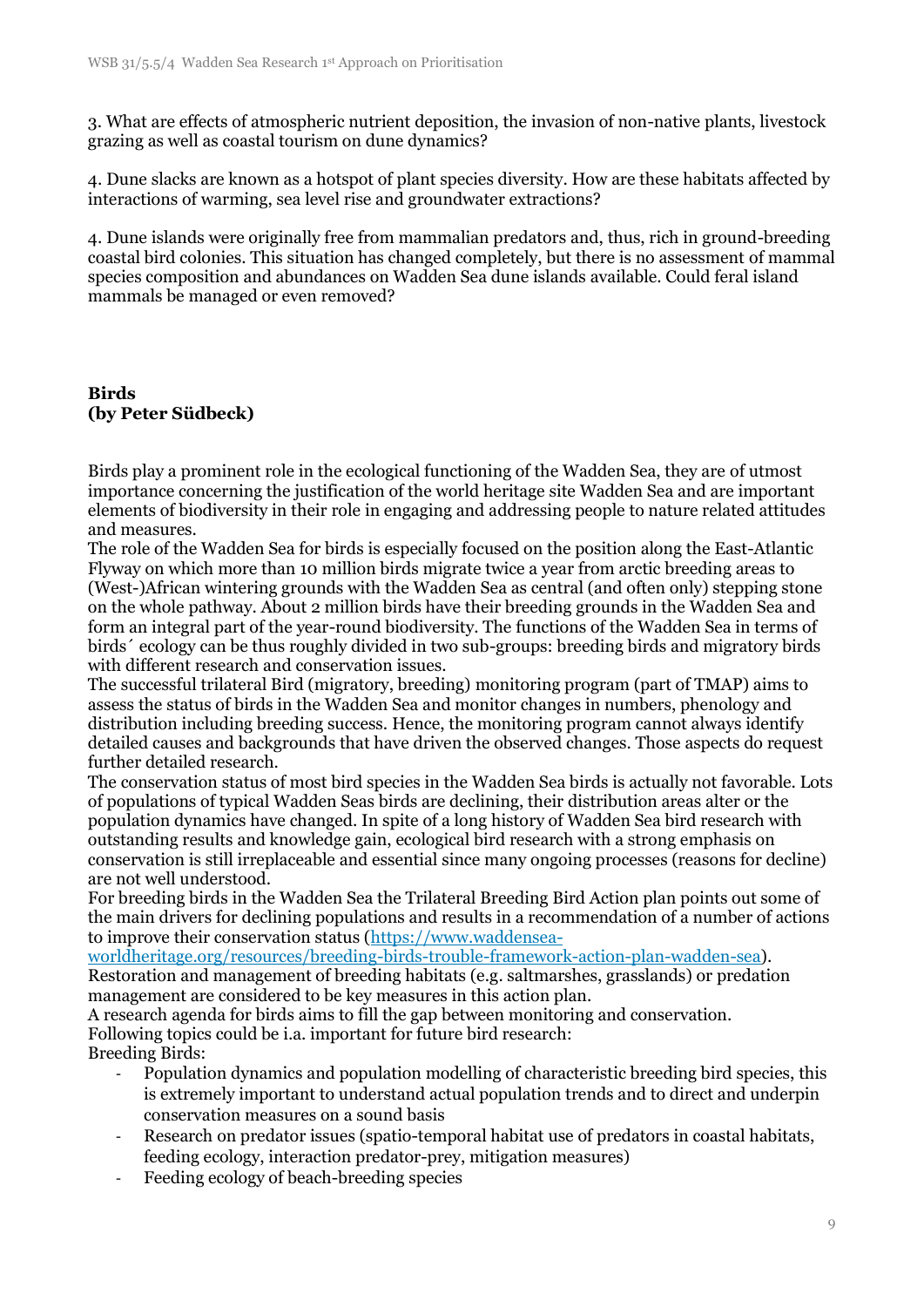- The role of feeding ecology for explaining the decline breeding bird populations of the Wadden Sea (e.g. Eurasian Oystercatcher, Common Tern)
- Migration ecology (tracking and connectivity studies, Wadden Sea wintering areas, under changing conditions)
- Interdisciplinary approach to evaluate conservation actions, like habitat restoration

Migratory Birds (see IKI application of WSFI as well)

- Connectivity and carry over studies on individual basis (tracking, colour marking and population oriented analysis) along the flyway
- Feeding ecology at Wadden Sea stopover sites and consequences on individual condition, esp. under changing and dynamic conditions like climate change
- Population dynamics and modelling
- Distribution processes, i.a. under conditions of climate change
- Effects of changes in habitat availability and quality ( e.g. loss of resting sites) on bird behaviour and populations
- New monitoring approaches to improve bird surveys, population size analysis a.s.o. under dynamic conditions
- New data analysis methods on migratory bird monitoring data and environmental parameters to reveal underlying causes for trends Interaction between bird population development and change of land/coastal/marine habitats on landscape basis

#### **Tourism.**

#### **(by Jouke van Dijk)**

Changes in tourism patterns and their impact, and what are the limitations for sustainable tourism by Jouke van Dijk, Waddenacademie

The Wadden Sea World Heritage Destination is one of the most popular tourism destinations in Northern Europe. On many of the islands and some mainland locations tourism is the main source of income and contributes significantly to sustaining local employment. The Wadden Sea Region is an economically peripheral, predominantly rural region with few interspersed urban centers. The population in the entire Wadden Sea Region is shrinking and the age-structure of residents is biased towards elderly people and the level of education of the labour force is below average. Several of the services originally provided by the Wadden Sea Region (e.g., food, water quality, coastal protection, recreation) are in transition and many economic opportunities for coastal people have been lost. Worldwide tourism is seen as one of the few sectors where growth is almost guaranteed in terms of number of tourists, expenditures, and job creation. In the Wadden Region the structure and spatial distribution of tourism is very different. While foreign tourists account for almost 70% of all overnights in the Danish Wadden Sea region, they account for less than 4% in the German Wadden Sea region and about 20% in the Dutch region. However, in the Dutch region the share of foreigners is mainly high on the islands of Texel and Ameland and much lower on the other islands and close to zero on the mainland. Now the tourism sector suffers from the coronacrisis, but in the next years this might lead to a switch from less tourism from abroad and more from close by. In general, the islands are well-developed for tourism year around and in some respects close to the maximum carrying capacity. They are mature destinations, but face the challenge of constant renewal, finding new niches as older segments decline. Tourism in the mainland coast area is especially in the Netherlands and Denmark relatively underdeveloped and limited in numbers and therefore also quite limited in its importance to the regional labour market and its contribution to liveability. Here might be room for improvement, maybe in combination with tourism to the islands and/of the nearby bigger cities.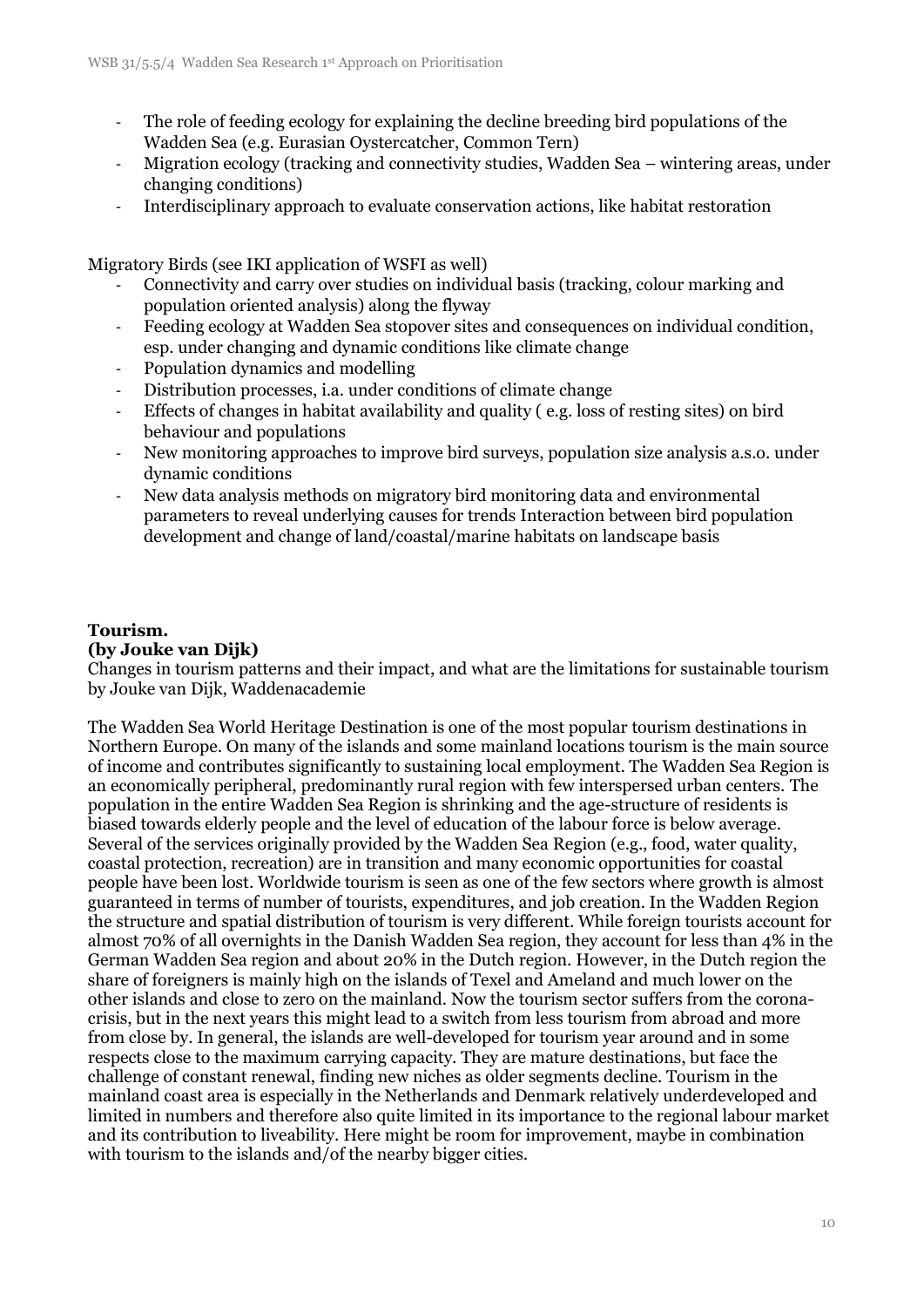While tourism in the Wadden Sea Region is already of great importance for the regional and local economies, there is a need to ensure that tourism activities respect the environmental and conservation requirements to retain the Wadden Sea's rich ecological value and biodiversity and its Outstanding Universal Value (as outlined in the tourism strategy). UNESCO defines sustainable tourism as "tourism that respects both local people and the traveller, cultural heritage and the environment". Sustainable tourism should:

• Make optimal use of environmental resources that constitute a key element in tourism development, maintaining essential ecological processes and helping to conserve natural heritage and biodiversity.

• Respect the socio-cultural authenticity of host communities, conserve their built and living cultural heritage and traditional values, and contribute to inter-cultural understanding and tolerance.

• Ensure viable, long-term economic operations, providing socio-economic benefits to all stakeholders that are fairly distributed, including stable employment and income-earning opportunities and social services to host communities, and contributing to poverty alleviation.

This requires deliberate and informed choices for new and sustainable economic activities that offer new opportunities for creating jobs and for building sustainable livelihoods through tourism and producing high-quality regional products (e.g. foods) in the agricultural and fisheries sector that match with the locational characteristics and the skill of the people in the Wadden Sea Region. An important question is, how an economically sustainable Wadden Sea Region can make use of local and regional assets, services and products embedded in attractive, healthy ecosystems. Maybe radically new, creative concepts with respect to nature conservation, active aging, sustainable tourism, agriculture and fisheries with local products could be stimulated in order to make the Wadden Sea Region a true 'living lab' for socio-economic transitions. In order to avoid negative impacts of tourism on the Wadden Sea ecosystems, specific management frameworks need to be developed in all three states to manage recreational activities, e.g. visitor information and guidance to experience the area, zoning, closure of sensitive areas. Sustainable tourism for the Wadden, within the wider search for sustainability is confronted with several pressing questions that need to be addressed by solid scientific research. Pressing research questions are:

• The international Wadden Sea Region has developed to a mature tourism destination, but where to should it sustainably be heading in the future? How to benefit effectively from the UNESCO World Heritage status towards more sustainable tourism without damage for the Outstanding Universal Value? What can we learn from a comparison with other touristic WHS sites? How to safeguard or improve ecological quality and the identity and liveability of the inhabitants while allowing valuable enjoyment of ecology, landscape and cultural heritage in combination with creating more jobs and income?

• Increased sustainability is a key issue in many policy documents and among many entrepreneurs, but what exactly is sustainable tourism, how can we measure this, and which policy measures can be employed to achieve it? What type of growth would be viable and logical, or is thinking in terms of growth outdated and possibly unsustainable and should the focus be towards enhancing specific qualities and specific experiences regardless of the number of visitors?

• What is tourism's contribution to well-being and inclusive growth and how fair is the distribution of benefit over various groups in society? Can a strong liveability of the area for the local community be combined with the attractiveness of the area as a touristic destination? How to strengthen the liveability of the small island and rural mainland communities in the face of the lack of minimum scale to keep up amenities and in the light of crowding out by (super) rich tourists? Is it about small scale nature-based activities? Can it be combined with serving bigger masses of people, for instance, Chinese tourists? What is the impact of the corona crisis for future tourism and destinations choice of tourists?